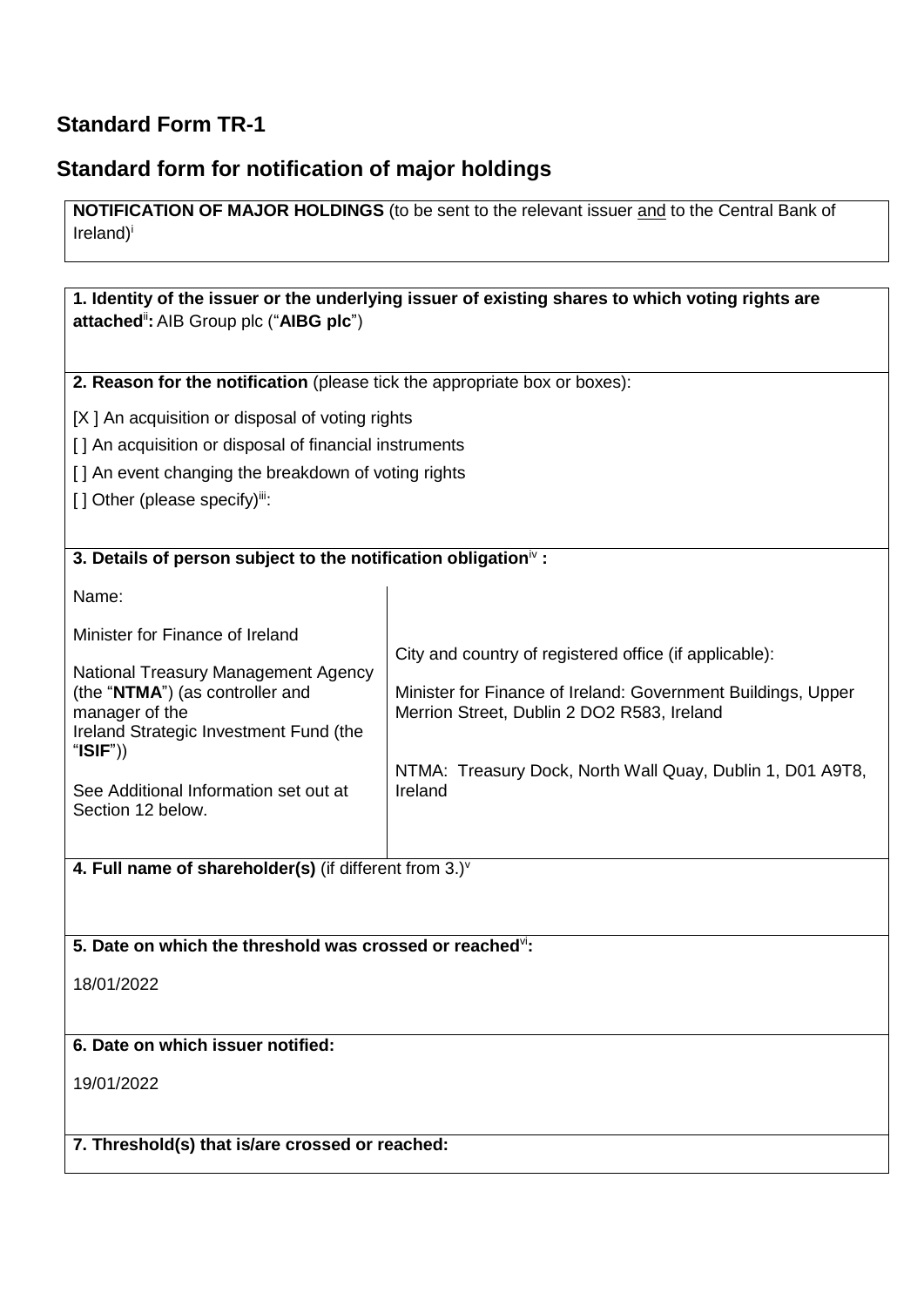The percentage of voting rights in AIBG plc owned by the Minister through the ISIF has decreased from 71.12% to 70.97%. The percentage of voting rights in AIBG plc owned by the Minister through the ISIF has fallen below 71%.

## **8. Total positions of person(s) subject to the notification obligation:**

|                                                                                    | % of voting rights<br>attached to shares<br>(total of 9.A) | % of voting rights<br>through financial<br>instruments<br>(total of $9.B.1 + 9.B.2$ ) | Total of both in %<br>$(9.A + 9.B)$ | Total number of<br>voting rights of<br>issuervii |
|------------------------------------------------------------------------------------|------------------------------------------------------------|---------------------------------------------------------------------------------------|-------------------------------------|--------------------------------------------------|
| Resulting situation<br>on the date on which<br>threshold was<br>crossed or reached | 70.97%                                                     | N/A                                                                                   | 70.97%                              | 2,714,381,237                                    |
| Position of previous<br>notification (if<br>applicable)                            | 71.12%                                                     | N/A                                                                                   | 71.12%                              |                                                  |

| 9. Notified details of the resulting situation on the date on which the threshold was crossed or<br>reached <sup>viii</sup> : |                                     |                 |                    |                 |  |
|-------------------------------------------------------------------------------------------------------------------------------|-------------------------------------|-----------------|--------------------|-----------------|--|
|                                                                                                                               | A: Voting rights attached to shares |                 |                    |                 |  |
| Class/type of<br>shares                                                                                                       | Number of voting rightsix           |                 | % of voting rights |                 |  |
| ISIN code (if<br>possible)                                                                                                    | <b>Direct</b>                       | <b>Indirect</b> | <b>Direct</b>      | <b>Indirect</b> |  |
| Ordinary shares<br>of €0.625<br>(ISIN:<br>IE00BF0L3536)                                                                       | <b>NIL</b>                          | 1,926,309,424   | <b>NIL</b>         | 70.97%          |  |
|                                                                                                                               |                                     |                 |                    |                 |  |
|                                                                                                                               |                                     |                 |                    |                 |  |
| <b>SUBTOTAL A</b>                                                                                                             | 1,926,309,424                       |                 | 70.97%             |                 |  |

| B 1: Financial Instruments according to Regulation 17(1)(a) of the Regulations |                               |                                         |                                                                                                           |                    |  |
|--------------------------------------------------------------------------------|-------------------------------|-----------------------------------------|-----------------------------------------------------------------------------------------------------------|--------------------|--|
| <b>Type of financial</b><br>instrument                                         | <b>Expiration</b><br>$date^x$ | Exercise/<br><b>Conversion Periodxi</b> | <b>Number of voting</b><br>rights that may be<br>acquired if the<br>instrument is<br>exercised/converted. | % of voting rights |  |
| N/A                                                                            | N/A                           | N/A                                     | N/A                                                                                                       | N/A                |  |
|                                                                                |                               |                                         |                                                                                                           |                    |  |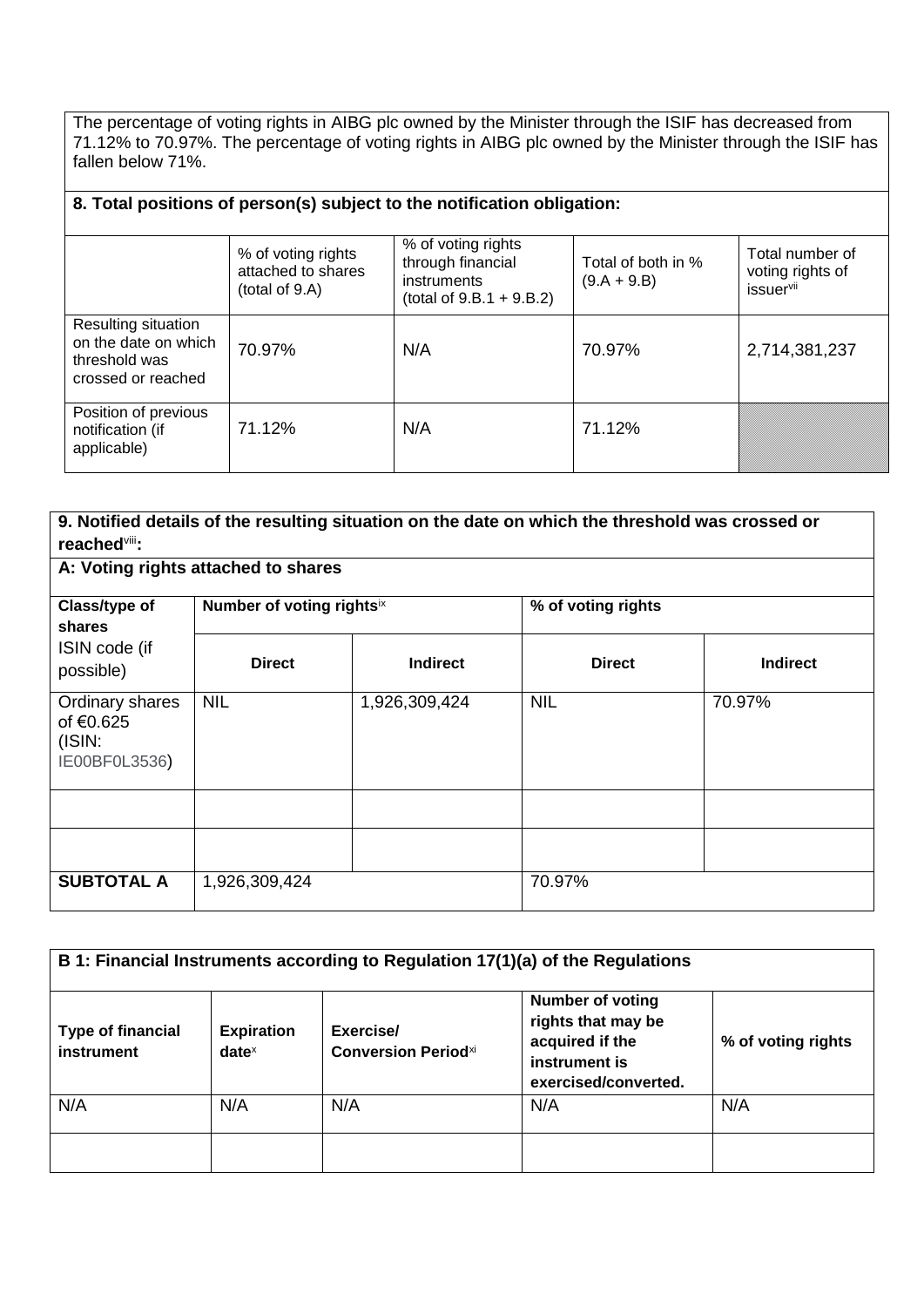|  | <b>SUBTOTAL B.1</b> | N/A | N/A |
|--|---------------------|-----|-----|

| B 2: Financial Instruments with similar economic effect according to Regulation 17(1)(b) of the<br><b>Regulations</b> |                               |                                                        |                                                                |                            |                    |
|-----------------------------------------------------------------------------------------------------------------------|-------------------------------|--------------------------------------------------------|----------------------------------------------------------------|----------------------------|--------------------|
| <b>Type of financial</b><br>instrument                                                                                | <b>Expiration</b><br>$date^x$ | Exercise/<br><b>Conversion</b><br>Period <sup>xi</sup> | <b>Physical or</b><br>cash<br><b>settlement</b> <sup>xii</sup> | Number of<br>voting rights | % of voting rights |
| N/A                                                                                                                   | N/A                           | N/A                                                    | N/A                                                            | N/A                        | N/A                |
|                                                                                                                       |                               |                                                        |                                                                |                            |                    |
|                                                                                                                       |                               |                                                        |                                                                |                            |                    |
|                                                                                                                       |                               |                                                        | <b>SUBTOTAL</b><br>B.2                                         | N/A                        | N/A                |

**10. Information in relation to the person subject to the notification obligation** (please tick the applicable box)**:**

**[ ] Person subject to the notification obligation is not controlled by any natural person or legal entity and does not control any other undertaking(s) holding directly or indirectly an interest in the (underlying) issuer.**xiii

**[X] Full chain of controlled undertakings through which the voting rights and/or the financial instruments are effectively held starting with the ultimate controlling natural person or legal entity**xiv**:**

| Name $x_V$                                                                                              | % of voting rights if it<br>equals or is higher than<br>the notifiable threshold | % of voting rights<br>through financial<br>instruments if it equals<br>or is higher than the<br>notifiable threshold | Total of both if it equals<br>or is higher than the<br>notifiable threshold |  |
|---------------------------------------------------------------------------------------------------------|----------------------------------------------------------------------------------|----------------------------------------------------------------------------------------------------------------------|-----------------------------------------------------------------------------|--|
| NTMA as controller and                                                                                  | 70.97%                                                                           | <b>NIL</b>                                                                                                           | 70.97%                                                                      |  |
| manager of ISIF                                                                                         |                                                                                  |                                                                                                                      |                                                                             |  |
|                                                                                                         |                                                                                  |                                                                                                                      |                                                                             |  |
| In so far as directed investments (as such term is defined in the National Treasury Management Agency   |                                                                                  |                                                                                                                      |                                                                             |  |
| (Amendment) Act 2014) are concerned, the NTMA is a "controlled undertaking" of the Minister for Finance |                                                                                  |                                                                                                                      |                                                                             |  |
| for the purposes of the Transparency (Directive 2004/109/EC) Regulations 2007 as amended.               |                                                                                  |                                                                                                                      |                                                                             |  |